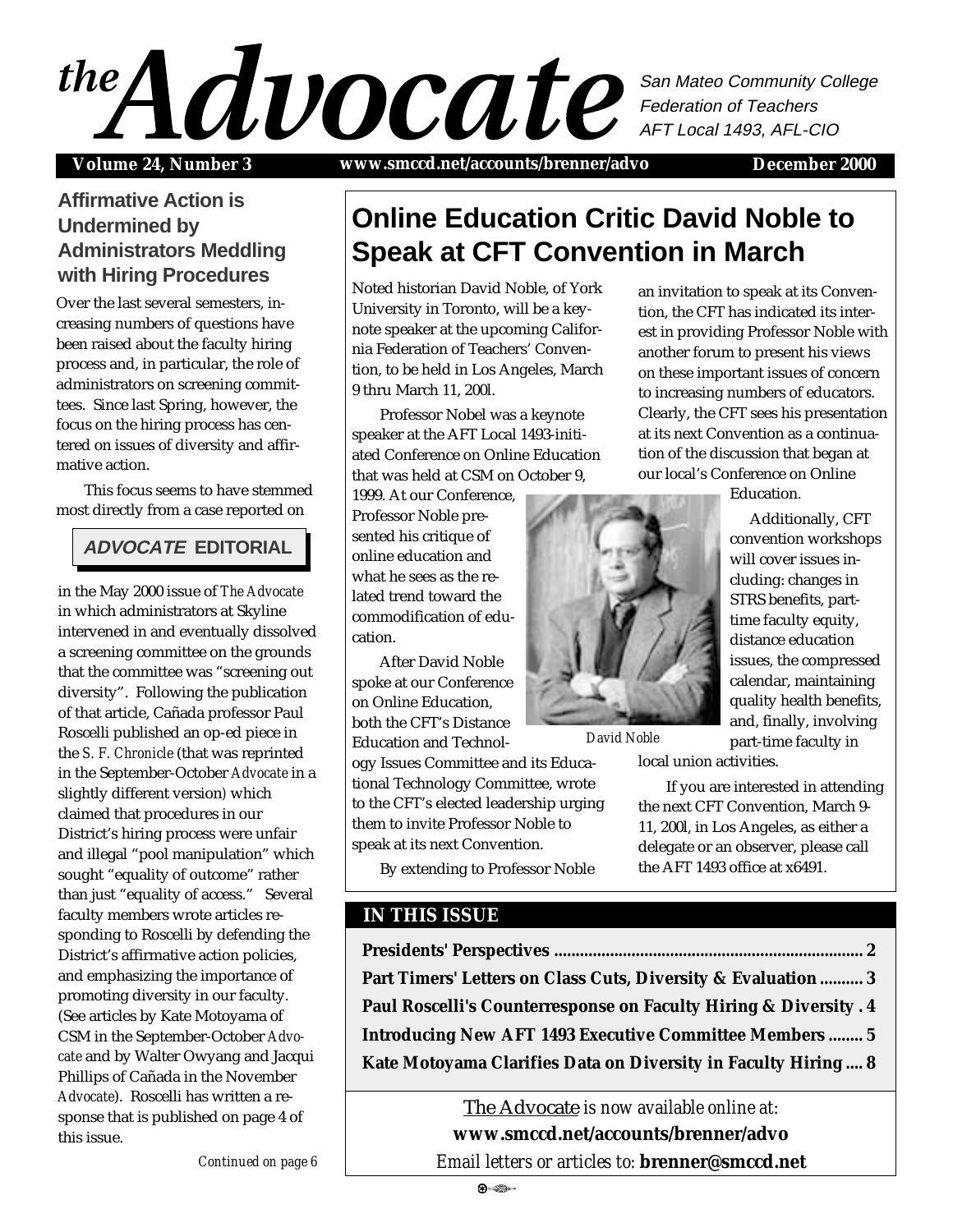

**San Mateo Community College Federation of Teachers AFT Local 1493, AFL-CIO**

1700 W. Hillsdale Blvd. San Mateo, CA 94402 (650) 574-6491

**Editor:** Eric Brenner, Skyline, x 4177

**Editorial Board** Eric Brenner, Skyline, x 4177 Dan Kaplan, x 6491

**Co-Presidents** Katharine Harer, Skyline, x 4412 Joaquin Rivera, Skyline, x 4159

**Vice President** Bess Chandler, Skyline, x 4286

**Secretary** George Goth, Skyline, x 4390

**Treasurer** Anita Fisher , CSM, x6383

#### **Chapter Chairs**

Bess Chandler, Skyline, x 4286 Pat Deamer, Skyline, x 4217 Romelia Thiele, Cañada, x3211 John Searle, CSM, x6607

#### **Executive Committee Reps.**

Nina Floro, Skyline, x 4243 Rick Hough, Skyline, x 4193 Anne Nicholls, Cañada, x 3293 Karen Olesen, Cañada, x 3415 Mary Valenti, CSM, x 6194 Linda Vogel, Skyline, x 4289 Shaye Zahedi, CSM, x 6240

#### **Part-timers Reps.**

Carol Hansen, CSM, x 6677 x 9267 Paddy Moran , CSM, x 6677 x 9245 Patricia Palmer, Sky, x 6889 x 9418

**Chief Grievance Officer** John Kirk, CSM, x 6386

**Executive Secretary** Dan Kaplan, x 6491

# **THE PRESIDENTS' PERSPECTIVES**

# **New Year's Hopes: New Contract, New Bond Measure, Stability at District Office**

*photos by Jeanne Angier*

photos by Jeanne

*by Joaquin Rivera and Katharine Harer, AFT 1493 Co-Presidents*



Hello out there. Some good news for education in the election. Prop. 38 was shot down by a huge margin and Prop. 39 made it through. Rumor has it the District will mount a new bond campaign in the not-so-distant future, and this time it should win. Keep your eyes out for news about the new bond and get involved. All of us — students, staff and faculty — will benefit from improved facilities. The leaks and the broken furniture, not to mention the asbestos and the little animals scurrying along the roof beams, are not going away. Let's all help out with the next bond campaign. The inconvenience of renovations will be worth the rewards of clean, up-to-date facilities for all of us to enjoy. And with enrollments lagging, spiffier campuses will help to draw students to our colleges.

### **Did Someone Say Settlement?**

If you've been following our reports from the negotiating table in this column and you read our recent Negotiations Update, then you know about as much as we do at the moment.

For those of you who wondered what happened to part-time issues in our last report, we can tell you that the District has agreed to use AB 420 as a "pass-through" to reimburse part-time instructors for up to one-half of the cost of their health insurance plans. The law calls for a 50% reimbursement, but there's only so much cash in the state pot, so we can't guarantee the full

50% until we see how many districts apply for the funding. This is a substantial increase in part-time health coverage. We've also convinced the District to (finally) implement equal paychecks for part-timers. It's a bit of a clerical tangle, but it should be in place by summer or spring 2001.

All in all, we're pleased with where we are: the 5.3% increase — 5% on the salary scale for full and part-timers the return of sabbatical leaves as well as full vision coverage, and an improved life insurance plan for fulltimers will almost certainly be part of the new agreement. Unfortunately, there have been too many delays in working out the details, but we hope to bring this one-year settlement to you for a vote right after we come back from the Winter break in January.

# **Who's on First at the District?**

On another front, we've been curious about the administrative "reorganization" at the District Office, but have been given little information or opportunity for input. There have been a number of administrative changes and more, we understand, in the works, but no one has consulted with faculty about any of it. We learned that Barbara Beno, Acting Assistant Chancellor, Employee Relations and Human Resources had her contract extended for another six months. Greg Marvel is still (until December) employed as a consultant — doing what? He's not at the negotiating table these days. Paula Anderson has taken his place in negotiations. There's talk of Carol Green's position changing. Does anyone know what she'll be doing? Who's on first? No one can tell us.

At the last Shared Governance Council meeting we asked the Chan-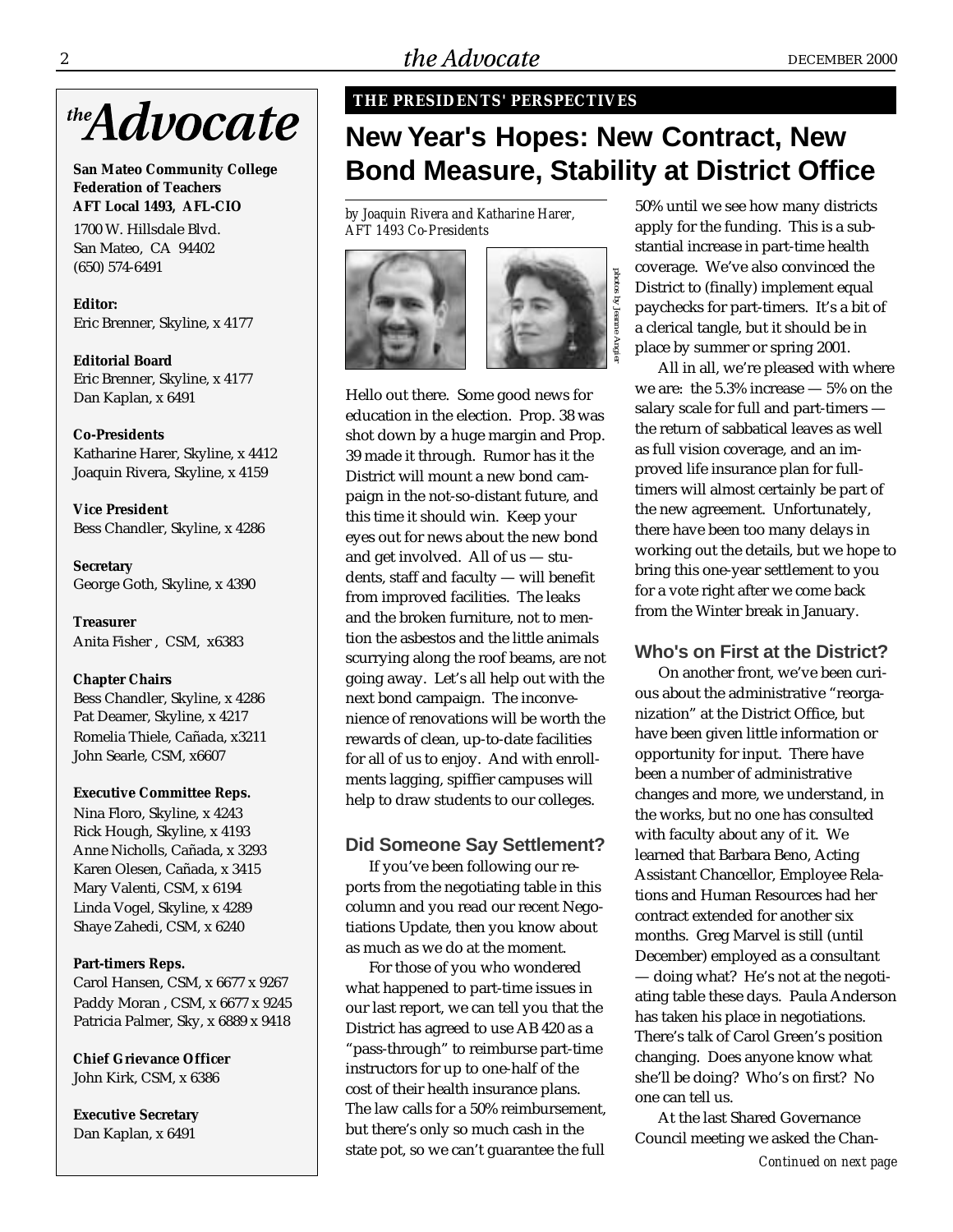#### **LETTERS TO** *THE ADVOCATE*

# **A Part-timer's Views on Class Cuts & Diversity**

Dear Editor:

I'd like to comment on two items in the September-October issue of *The Advocate*. First, the increases in class cuts spell disaster for part-timers. All the other issues will pale if we have no work. A year ago in the spring, I was teaching nine units per semester. This spring, it looks like I will have three units.

I specialize in writing and enjoy teaching business writing and word processing classes. I worked very hard to develop valuable lessons based on my real life writing experience of 20 years as a news reporter, author and Web content specialist. It doesn't seem to matter all of a sudden what you bring to the classroom in terms of experience and dedication.

I'll survive. I'll go back to writing and consulting full-time if needed, but I will miss sharing my passion for

# **Presidents' Perspectives**

#### *Continued from prevous page*

cellor about the reorganization directly. His answer was that we'd know more soon. That's the same answer we got when we asked him that question in August at the District Academic Senate retreat. We asked if there would be opportunities for input to these important, and expensive decisions, and were given another vague answer. As we all know, District administrators pull down the highest salaries of all employees, so in a time of low enrollments and tight budgets, shouldn't faculty, staff and students have something to say about how these large amounts of money are spent? A report to the Shared Governance Council about decisions already in place is not *tru*e shared governance — and we haven't even been given a report! ■

writing and communication with my students, especially those for whom English is a second language.

I know I am not alone. But it really hurts to be discarded in this way.

Secondly, on the subject of hiring diversity, it is interesting to note that my husband is a 100 percent disabled Vietnam veteran, and my teaching income really helps supplement his disability. I care very much about all my students regardless of their age, sex, ethnicity, race, ability or physical limitations.

As a third generation child of Irish immigrants who experienced great discrimination, I am sensitive to the injustices suffered by people for no other reason than their heritage. My mom was denied an English book in high school (her senior year) because she was "a dirty little Catholic mic" who would never amount to anything anyway. Because she failed English, she didn't get to graduate and had to go to school later to get her degree.

This story inspired me to want to help others to make their dreams come true no matter where they come from.

As a reporter for a major daily, my beat was education and I followed many of the public school desegregation cases of the '70s.

But to the system, I suppose I am just another white statistic on a form.

Thanks for listening. Too bad academia is getting more corporate than the corporate world.

*Adjunct Faculty (at least for now) Name withheld by request*

> **National Conference on Part-Time Faculty to be Held in January in San Jose See page 8 for more info**

# **Evaluation: Formative, Formidable or Abominable?**

Editor's Note: *The following letter is a response to "How Our Evaluation System Lacks Clear Criteria: An Illustration" by CSM professor Bob Hasson in the November Advocate. The author of the letter is an adjunct faculty member whose name is withheld by request.*

I agree with Bob Hasson that instructor evaluations should be formative not formidable, and certainly not abominable. In an ideal world the criteria by which teachers are judged would be determined by the community. However, departments and districts have their own hidden agendas, and in my experience, each college district behaves like a monastic microcosm. My review here was so completely different and opposite from a district just across the bridge that I believe it warrants an analysis.

My review at CSM was so thorough as to be grueling and formidable in nature. I was even asked to provide my philosophy of teaching in printed form. At the time, I was on the 'weaim-to-please' bandwagon, and didn't think anything of it. However, no mention was made of my teaching philosophy, either as a requirement of the review, or in the statistical results of the review. Now, being asked to provide this philosophy seems suspicious. On the other hand, the thoroughness of the CSM review, and the overall objectivity of statistical analysis of the student evaluation, along with all of the other evaluation points, impresses me, mostly, as a fair and objective review.

This is because I recently suffered a scathing double review at a monastic microcosm just across the bridge, which I am still having trouble totally reconciling in my mind. No portfolio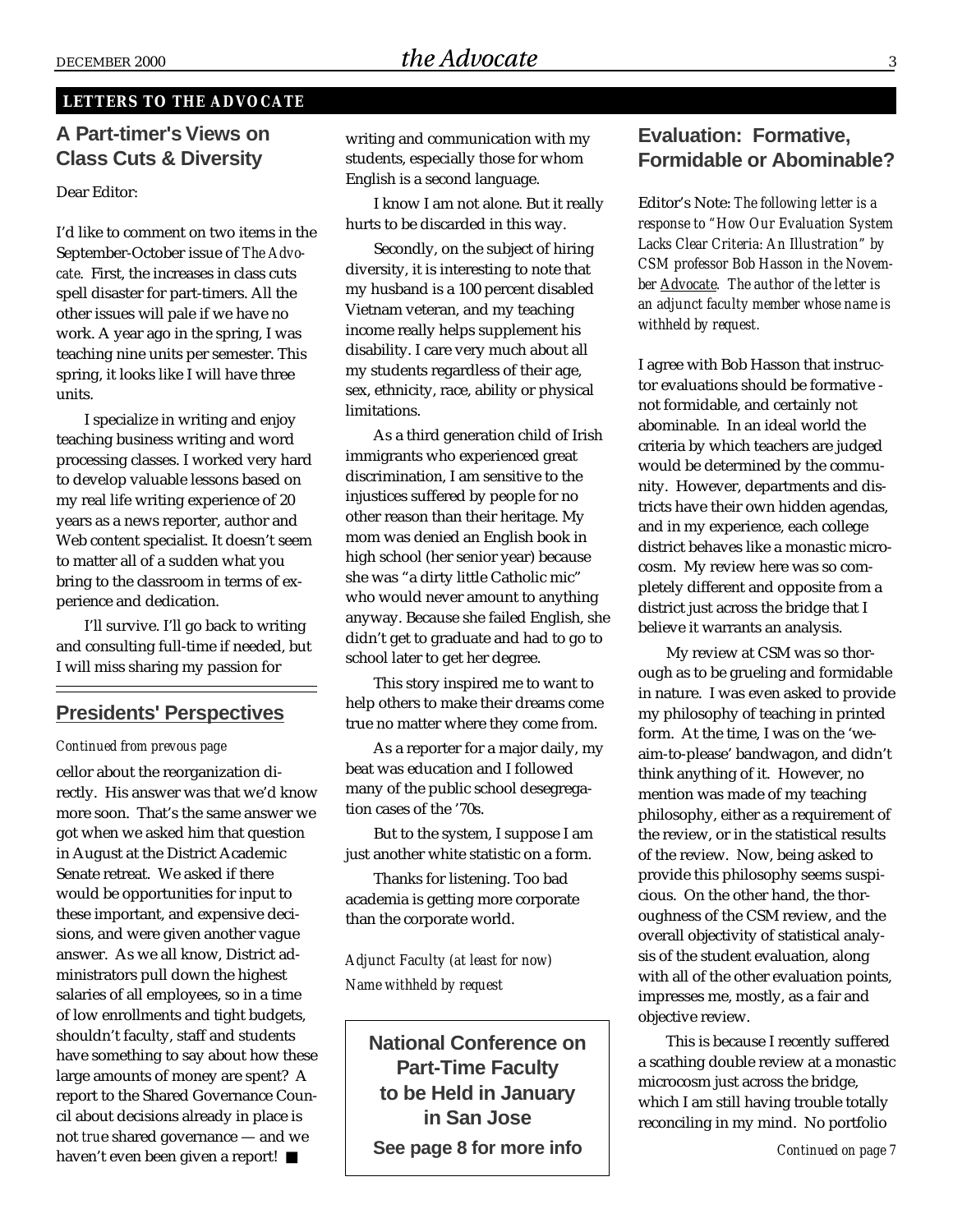### **VIEWPOINT**

# **Counterresponse Clarifies Critique of District Hiring Procedures**

*by Paul Roscelli, Cañada*

Editor's Note: *The following article is a counterresponse to articles by Kate Motoyama of CSM (in the Sept.-Oct. Advocate) and by Walter Owyang and Jacqui Phillips of Cañada (in the Nov. Advocate) which responded to Roscelli's article in the Sept.-Oct. Advocate.*

As I read over my colleagues' responses, to my previous piece on the District's use of race and gender in its hiring practices, a few thoughts popped into my mind…

First, contrary to popular mythology, I am not opposed to "affirmative action" *per se*; in fact, neither my *Advocate*, nor my *Chronicle*, piece uses that specific phrase. "Affirmative action" is an umbrella term meaning different things to different people. There is no sense in engaging in a debate over a phrase that has an imprecise meaning—it's like discussing the merits of "welfare." You first need to identify the program you wish to discuss (i.e. SSI, AFDC etc…) in order to have a constructive conversation. In fact, it would be hard to square my supposed opposition to all forms of affirmative action with my last few years as a mentor in the UC Berkeley multi-cultural mentoring program.

### **Racial & Gender Preferences Equal "Quotas"**

I am opposed, however, to *the type* of affirmative action that uses racial and gender preferences in hiring. This process is even more troublesome when the administration (as in our District) has the authority to reject lists of qualified interviewees, as well as lists of qualified finalists (yes finalists) put forward by the faculty hiring committees, simply because the list lacks diversity.

Some of my colleagues, in their writings, cite specific court cases (espe-

cially cases lacking precedent—such as the *Wilson* case) and Ed Code as proof the District acts lawfully. Let me try out my own legalism, it goes like this: "*The substance of a transaction will prevail over its form."* What this means is that courts will evaluate a policy based on how it is practiced, not written. Our District has a policy that, as practiced, has allowed the administration to pull a job opening if the hiring committee refuses to change/amend an interview (or finalist) list of qualified candidates if that list does not comport with some ill-defined view of diversity. Now, if you wish to evaluate this practice as the "mere granting of a preference, or pursuit of a legal goal" be my guest but only the most naïve will fail to see the *substance of the transaction* for what it is: the administration's ability to pull a job opening whenever a list of candidates do not meet some unspecified level of diversity turns a "subtle goal" into a system of "quotas by coercion."

# **"Diversity Is a Strength" Is Not Axiomatic**

In defense of this District process a colleague of mine writes, "Diversity itself is a strength." Unfortunately, precious little empirical evidence is cited supporting this assertion. When assertions are made (well meaning or not) in the absence of hard data, when questions of causation and correlation are challenged as being too "Western," when one is made to feel that merely questioning an idea may brand one a "reactionary" then something is wrong. It seems that someone, somewhere, determined that the benefit of increased racial and gender diversity is axiomatic—it is true because it is selfevident. But treating this as an axiom turns any debate about it into an empty academic exercise—since it is, by definition, true. Clearly there are axioms—universal self-evident truths present in the world. For me though,

these axioms are more frequently found in the likes of Euclid's geometry than in the muddy waters occupied by social engineers. Here there are too many variables with which to contend, too many exceptions to this "rule of diversity" that go unexplained (e.g. the Chinese and the Incas were very closed, racially homogeneous societies —relative to the US— just how did they reach their acknowledged cultural heights without the degree of ethnic difference that our society possesses?) This amorphous "goal of diversity," instead of being an axiomatic belief, is exactly the type of thing we should examine empirically and debate vigorously. Ironically, this would require us to value and celebrate a far different kind of diversity—diversity of thought, rather than the one to which we currently give platitudes.

### **Administrators Won't Publicly Oppose Preferences**

Lastly, isn't it odd, given that 55% of the population voted to end race and gender preferences in hiring in California (Prop 209), that you've never heard nor read of a single administrator at any public university (UC, CSU, or CC—and, by logical extension, our District) that has ever embraced, publicly, the merits of 209? Do you seriously think an administrator's chances of being hired would improve if he or she publicly expressed views sympathetic to "race neutral" hiring practices? The abject silence of this perspective in our District's administration, as in Higher Ed overall, speaks volumes to that question. Apparently some educators draw the line at supporting diversity when it comes to hiring and promoting those that do not share their view of the world—so much for diversity of thought.

*Continued on page 8* To employ "race conscious" po-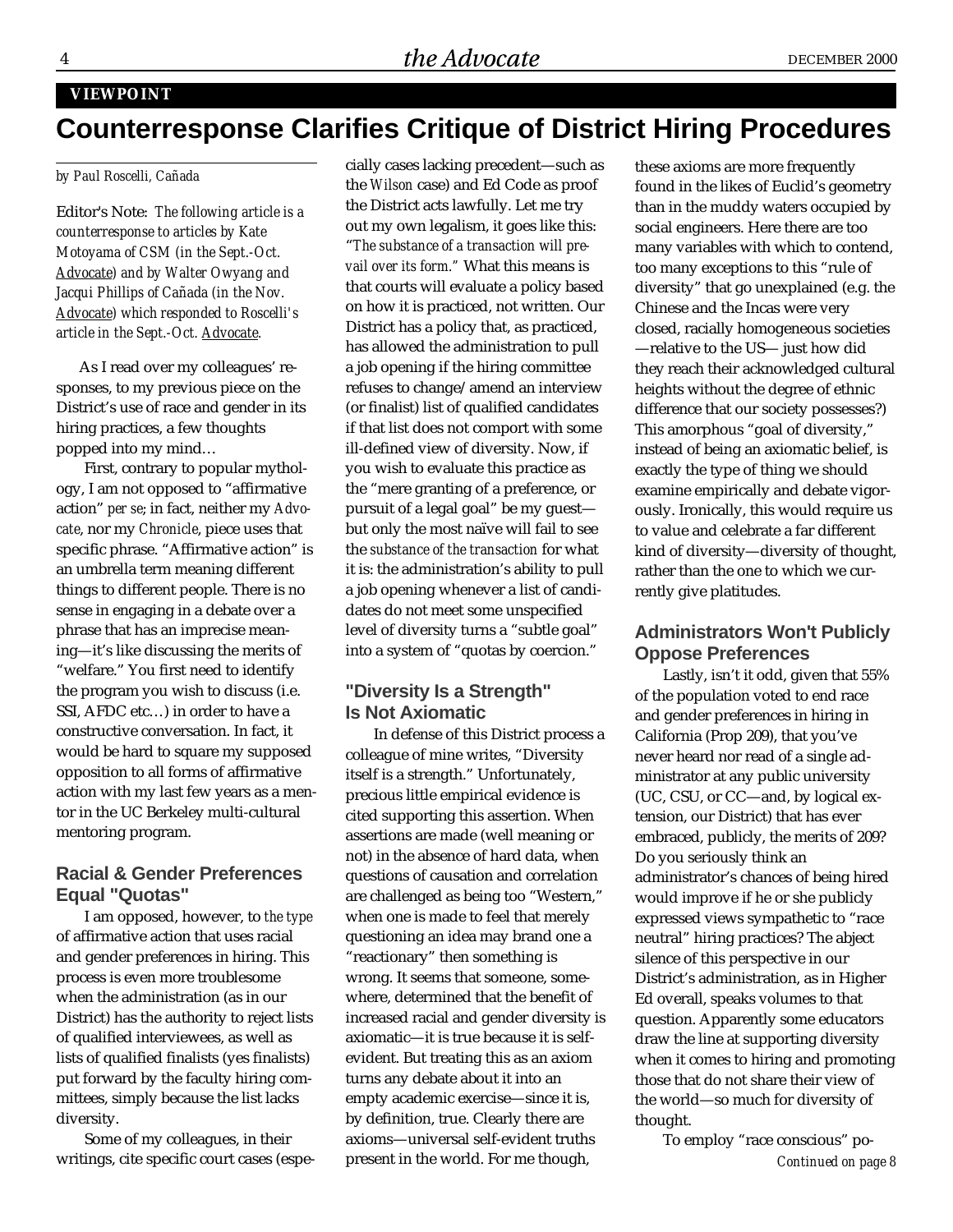#### **NEW AFT 1493 EXECUTIVE COMMITTEE MEMBERS**

Editor's note: *We asked three new members of AFT 1493's Executive Committee***—***Skyline Exec. Committee Rep. Nina Floro, CSM Part-Timer Rep. Paddy Moran and Cañada Chapter Chair Romy Theile***—***to write brief introductions of themselves so that AFT members can get to better know their representatives. Their introductions are printed below.*

# **Nina L. Floro, Skyline Exec. Committee Rep.**

I began teaching full-time at Skyline College in the Spring of 1991 after serving as an adjunct instructor at



several other Bay Area community colleges (San Jose City, Ohlone, and Diablo Valley). As a "novice" union rep-

resentative, I plan first to educate myself about the variety of issues affecting both adjunct and full-time faculty, discover what I can do to best represent my colleagues, and work towards achieving the compensation, benefits, and rewards we all deserve.

One of my main, ongoing professional interests is reading Asian American literature and researching special issues relevant to Asian Americans. Outside of teaching, you will most often find me spending time with my daughter in the East Bay, in my car commuting across the Bay Bridge, taking a long walk in the woods, sitting near a body of water (ocean, river, lake), and rooting for the Oakland Raiders and Oakland A's. I also enjoy playing in the Hawaiian sun, listening to music (traditional jazz, Latin jazz, R & B/soul, oldies, classical), watching movies and plays, hiking, fishing,

dancing the salsa, reading, and eating different types of foods in different types of places. ■

# **Paddy Moran, CSM Part-Timer Rep.**

As an art educator and exhibiting artist, my goal since receiving an MFA degree in painting and drawing from



San Jose State University, has been to be a full-time faculty member. This is still my goal but it has been made difficult by the

fact that a employment strategy in place since l972 has introduced a twotiered labor system in which part time labor has been used increasingly in higher education.**<sup>1</sup>** Currently, in many community colleges, 60% of the instructors are part-time. This means, of course, that full-time retirees are often replaced by part-time workers and that there is a general scarcity of fulltime positions. It is clear to me that part-time community college instructors must work for equality in their field. Concerns are seniority rights, equal pay for equal work, health benefits and paid office hours. Equality for part time instructors will naturally enhance and promote quality education for students.

I teach in three different community colleges, one of them the College of San Mateo. I have long been an AFT member, but didn't get really involved until last spring when AFT supported me and others in setting up a petition drive (sponsored by the California Part Time Faculty Association) to send petitions to Governor Davis regarding part-time faculty issues. Now I am

looking forward to attending a CPFA hosted National Contingent Academic Labor Conference in San Jose, Jan. 12- 14, 2001. This will be a national forum addressing concerns of part time community college faculty and lecturers from UC and State Universities. I am happy to serve as a part-time representative on the AFT 1493 Executive Committee for the San Mateo Community College District and will work to promote change.

**1** Panel presentation: "Why Full-time Faculty Should Support the Interests of Part-time Faculty", Richard Moser, Associate Secretary, American Association of University Professors. 1998 AAUP Connecticut Conference.

# **Romy Reyes Thiele, Cañada Chapter Chair**

In 1992 I started teaching at Cañada College in the Business Office Technology program. For many years prior to



Cañada, I taught office technology courses and computer applications at a secondary level in Southern California.

I received my BS degree in Business Education from CSU Long Beach and my MA in Instructional Technology from San Jose State University. I am an active member of Delta Pi Epsilon, Beta Epsilon local chapter and an active member of the California Business Education Association. I served as an elected officer and member for both of the professional organizations, and I also served as an elected officer in the Academic Senate at Cañada. ■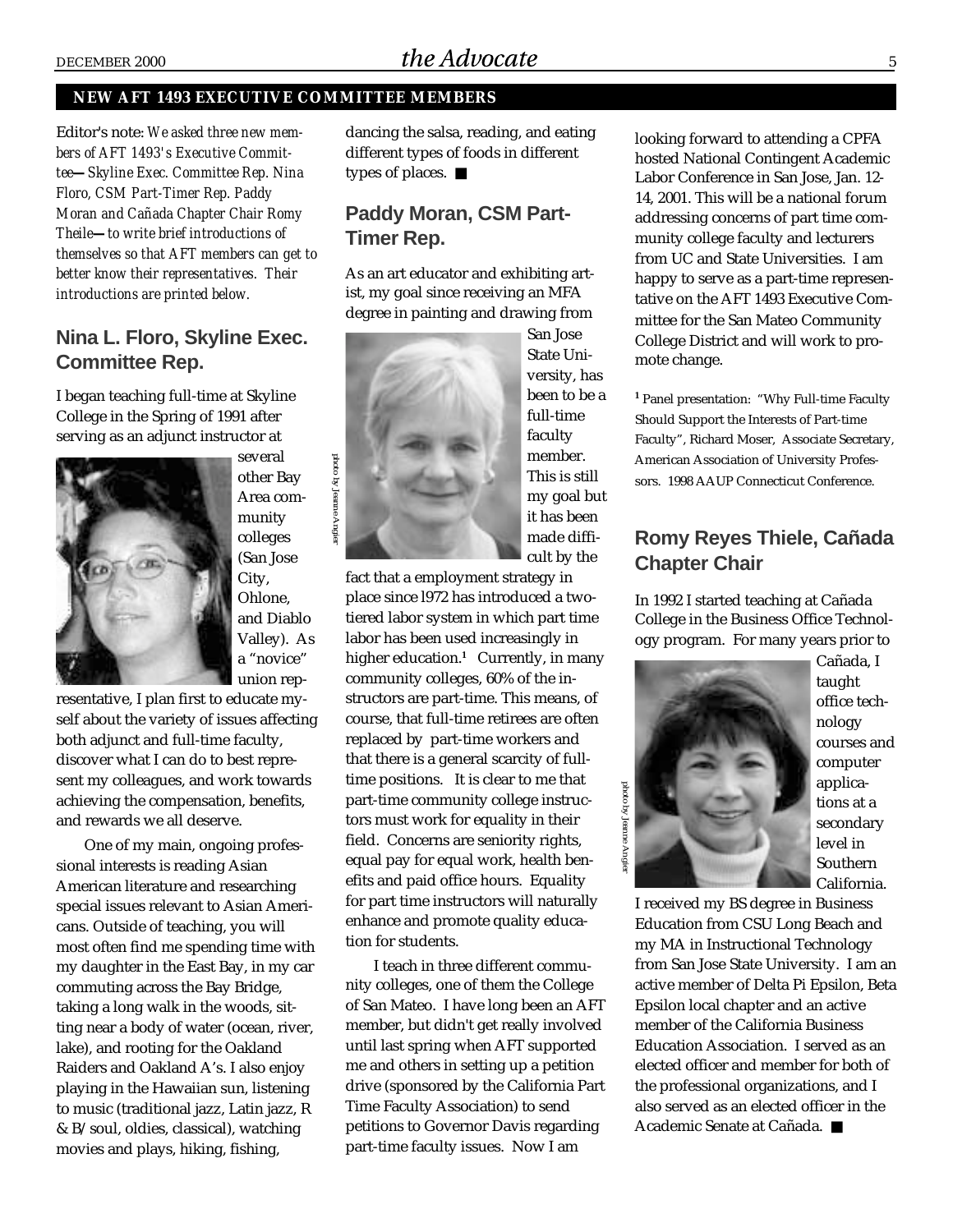# **EDITORIAL: Affirmative Action Undermined by Administrators' Meddling**

#### *Continued from page 1*

AFT Local 1493 believes strongly in the principle of affirmative action that is, special efforts to recruit and employ qualified members of groups who have been discriminated against in the past and who are currently under-represented among our faculty. The District has a hiring policy—Selection Procedures for Faculty Members, which was developed by a joint committee of the AFT, the Academic Senate, and District administration—that attempts to promote the hiring of members of under-represented groups as long as they also are found to be qualified and among the top candidates by faculty screening committees.

Unfortunately, in recent years various members of the administration at the district and college levels have attempted to manipulate the process of screening committees in ways that do not follow Board-approved hiring procedures. The intervention of administrators in last Spring's Skyline English screening committee exemplified several problematic issues in one case. As reported in last May's *Advocate*, the Skyline Vice President of Instruction attempted to hand-pick a screening committee, and suggested the committee use a new set of District hiring procedures called "Fast-Track", which included a paper screening device produced by the District Personnel Office and the "pre-screening" of all applicants' materials by the Personnel Office. Additionally, the District Academic Senate has requested that use of the packet of materials titled Applicant Procedures: A Checklist be discontinued due to substantive differences with the Board approved policy discussed below. In the view of the District Academic Senate, "the Checklist contains passages with misleading information which replace collegial processes with unilateral decisions made by the 'Hiring Manager.'"

There have also been other instances in the District of administrative manipulation of appointments to screening committees. At Skyline some deans included a student on the screening committee in violation of the policy. At Cañada, Dean's have appointed themselves as the Chair of screening committees in violation of the policy which requires a vote of the committee to elect the Chair. Where does this practice come from? It isn't in the Board-approved hiring policy.

#### **Policy Gives Faculty Primacy**

Administrators' actions have attempted to take away faculty's key role in the screening/hiring process. But there should be no misunderstanding concerning the primacy of the faculty in District faculty hiring procedures. The Board approved hiring document, Selection Procedures for Faculty Members, makes clear that: 1) it is the responsibility of faculty to ensure the quality of their faculty peers; 2) the job announcement will be prepared by subject matter faculty and the appropriate Dean; 3) the selection of the screening committee members will be collaborative; 4) members will be proposed by subject matter faculty and appropriate Dean; 5) the committee will always have a majority of faculty; 6) whenever possible, these faculty will be tenured and will be experts in the discipline or a related discipline; and 7) all members of the screening committee shall review all completed applications.

It has become increasing clear over the last two semesters that District administrators have rationalized their actions by suggesting that faculty screening committees are screening out diverse candidates. The result of these administrators' unwillingness to follow procedures in the name of promoting diversity has, in fact, led to a misunderstanding of the actual procedures and what seems to be a backlash against affirmative action principles by Paul Roscelli and a few other indi-

We want to first address the administrators and then briefly respond to Professor Roscelli.

## **Hiring Committees Follow Affirmative Action Principles**

The administration is simply wrong-headed to even suggest that our faculty screening committees do not consistently follow affirmative action principles and hiring guidelines that promote diversity. We are, in fact, aware of more than one hiring committee that chose diversity candidates as finalists, but these candidates ended up taking jobs elsewhere before they could be hired by our District.

At the same time, we want to acknowledge that there is no question that there are many subjective responses that inevitably slip into the hiring process, no matter how many instruments you use, and personal biases of all kinds may influence decision-making—biases that encourage diversity and some that probably don't. This is just to acknowledge that even with the best faculty-driven instruments, there will always be bias and subjectivity in the process. But that in no way justifies the administration undercutting a faculty process that clearly promotes equal opportunities for diverse candidates.

# **Why Do Administrators Do It?**

We have often speculated about what the possible motivations might be for the administrative interference that we have noted above. Is it simply that if the number of diversity hires goes up in the District, then we are eligible to receive significantly more funding? What, we wonder, is driving the administration to act as they have? Why has the administration been attempting to disempower faculty in our essential role in the hiring process?

*Continued on next page*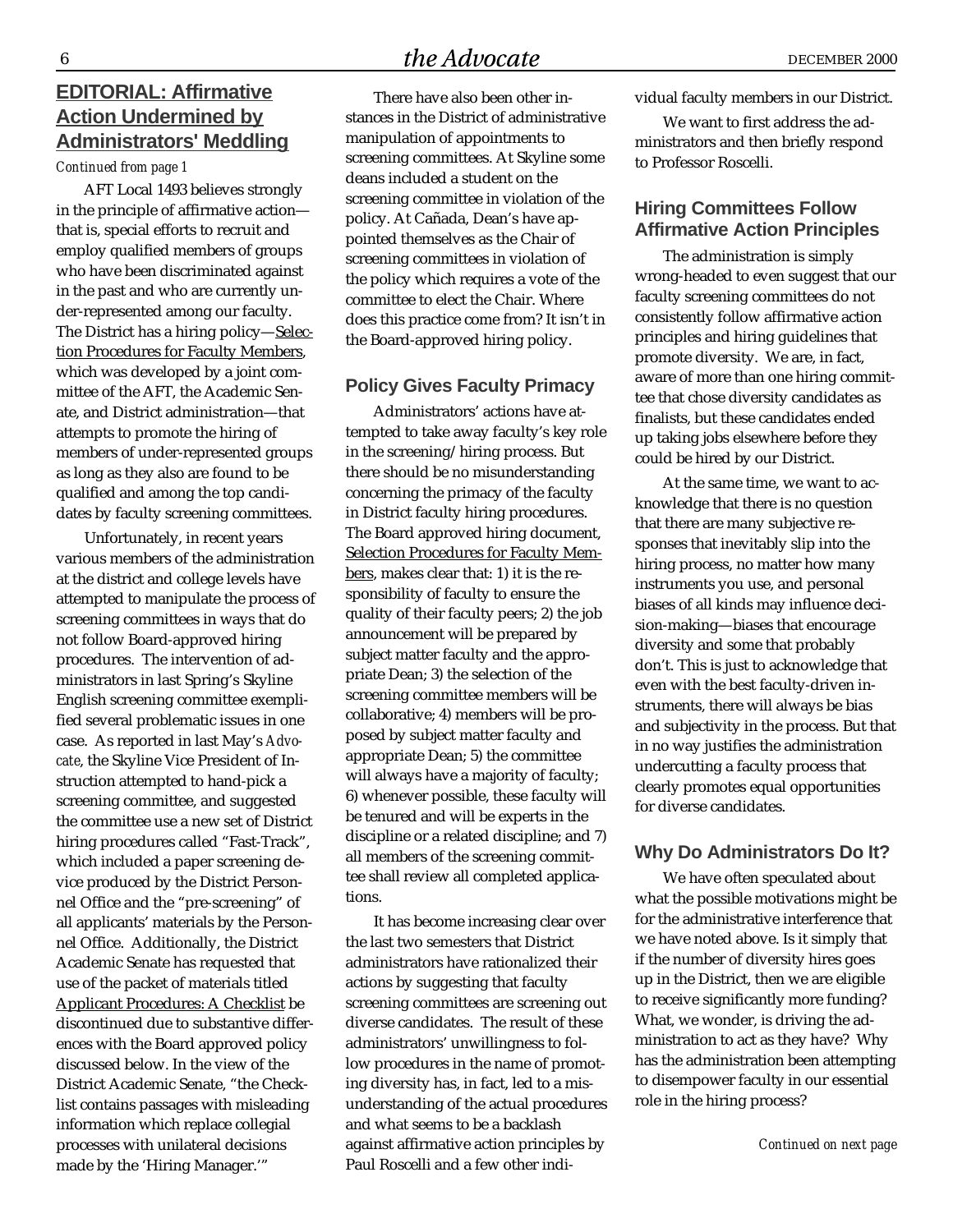## **Affirmative Action Counters Racism, Improves Education**

We want to take a moment here to directly address a key point made by Professor Roscelli. The idea that before the development of affirmative action policies there existed "race neutral" or "gender neutral" hiring policies fails to appreciate the significance of the statistical data on hiring that has been collected. Historically, the hiring policies in American higher education were never "race neutral" or "gender neutral." And the truth of the matter is clear and unambiguous: the effects of anti-affirmative policies like Proposition 209 hurt people of color and women by reinforcing already existing inequalities in society.

We also would like to respond directly to one other part of the argument that Professor Roscelli advances in his article in this issue of the *Advocate*. He writes that "One need only examine the history of Germany, the antebellum South, and more recently South Africa….to see just how 'enlightened' societies can be when designing policies around distinctions of race and gender." But to make this kind of argument requires one to equate policies designed to enforce racism with affirmative action policies which (whether you agree with them or not) clearly have anti-racist motivations and origins–they are a direct outgrowth of the struggles of the civil rights movement. Does this kind of argument really make any analytical sense? Does this kind of broad-brush approach really help us to clarify the issues in dispute?

But beyond the question of motivations, and much more important, is what we think is the most salient issue in this debate: the actual results of affirmative action policies in higher education. The effects of these policies has been to actually make progress in achieving a more diversified faculty that reflects more accurately what the population of the state of California

*Continued from previous page* looks like. We think that this produces a better environment in the classroom, one that makes for better student learning. And we strongly believe that if administrators would let faculty do the important work that we are entrusted with in screening committees—following the approved procedures, using the approved instruments, without intervention—our District will continue to steadily increase the diversity and excellence of our faculty. ■

# **Evaluation: Formative, Formidable or Abominable?**

#### *Continued from page 3*

was required - only a syllabus. No student evaluations were completed; this system has four different kinds of evaluations! I discovered through talking with my assigned mentor that a second review was a bad sign, and became concerned because I especially liked the student population there and felt I was creating positive educational outcomes with that same population. My own informal surveys of students indicated that they both enjoyed my class and felt their skills and learning were improving. Unfortunately, neither the dean nor the first evaluator ever answered my repeated question as to why I was being reviewed twice. Finally, I was summoned into the dean's office via a gestapo-like scribbled note in my mailbox, which really felt strange. The note said, "See me today about your review." Where was the traditional polite request to meet at a time convenient for both parties?

As a result of all this, I was unable to take the review seriously due to the gross generalizations that were made such as 'all of the students were contentious,' and 'no positive interaction was observed.' In fact, two of the students are a tad contentious, but they are the same two students who are first to tell me when they appreciate an activity for enhancing their understanding. Moreover, the observation was conducted during a pop quiz

given because the students were not doing their required textbook reading. Therefore, a 'congenial' atmosphere in the classroom was not logically possible on that day. Consequently, attendance and textbook reading increased among the students after that day, which was the educational outcome I was aiming for as an educator. As a social scientist this whole review reeked of non-objectivity and grossly unfair, biased generalizations. I wrote a rebuttal stating these facts and more and delivered them to the dean despite the fact that a colleague had told me it wouldn't do me any good as the dean was viewed as God. During the oral review I was informed that a third review would be done by a male member of the faculty. (To date two female members had reviewed me.) At this point, three reviews felt like harassment to me—especially for one class in the lowest paying college in the system.

I met with my mentor a couple of times, and emailed him in an effort to make sense of this whole abominable process. He enlightened me about the cookie-cutter criterion for instructors at this college, and stated further that if you didn't fit the mold, it was unlikely that you'd be called upon to continue teaching there. Recently, I've noticed that there are similar looking faculty members in this department. For example, there are several long-haired male faculty members of approximately the same age.

In conclusion, I do agree with Bob's Assertion 5, which notes the difficulty of defending any unsatisfactory evaluation as fair. Instead, we seem to have an ivory-tower administration/chair versus instructors/ evaluees, who are predominantly uninformed of the overly personalized criteria. The social scientist in me would like to see clear criteria for instructor evaluation standardized, and approved by the community. The personal and secret agendas must be eliminated if an evaluation system is ever to be clear, fair and objective. ■